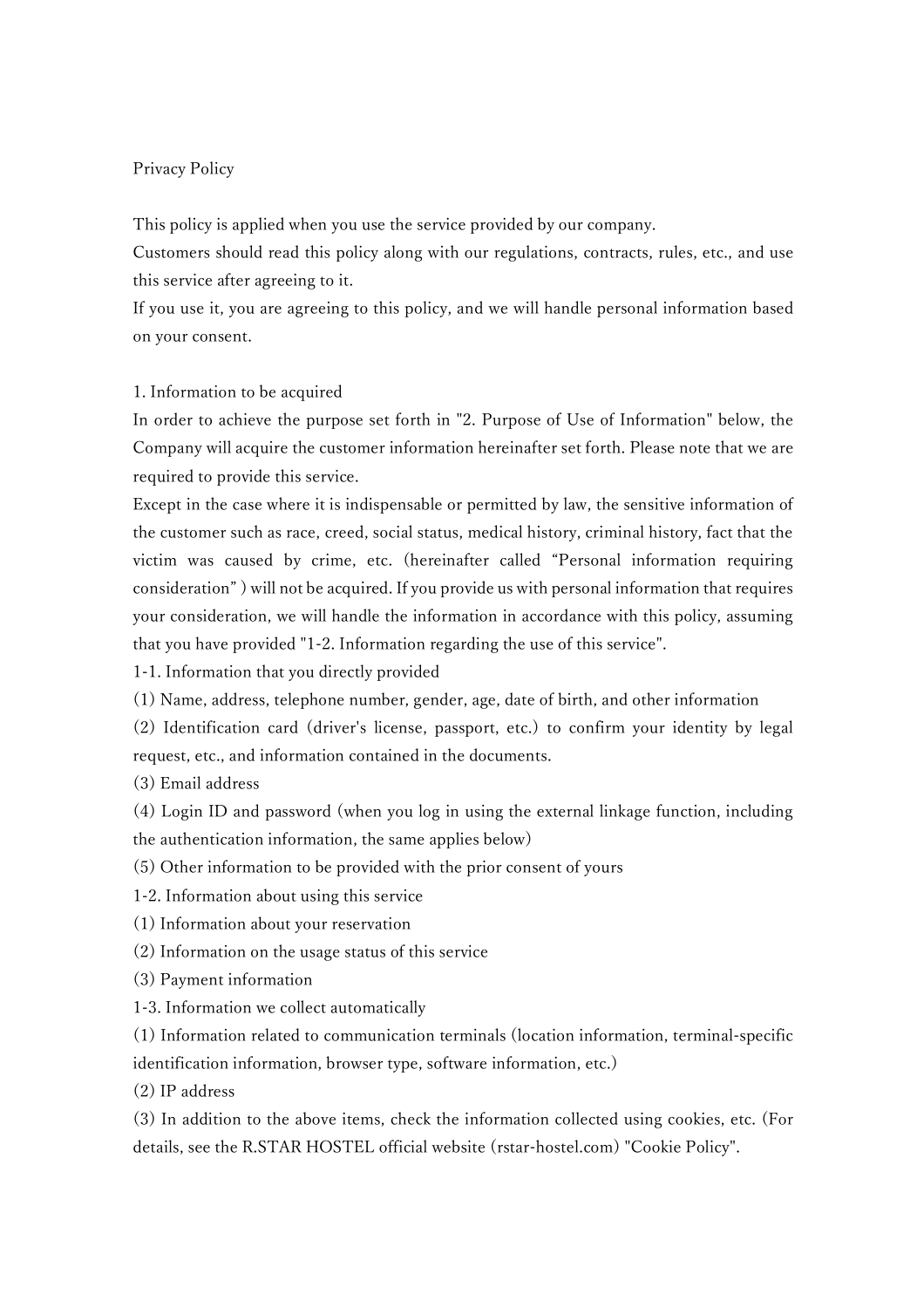(4) Information collected by security cameras and other security technologies

1-4. Information obtained from third parties

We will obtain necessary information from third parties such as business partners or public information to an extent as is considered necessary to achieve "2. Purpose of use of information" and to the extent permitted by law.

This information includes credit information and information necessary for dealing with misconduct. In addition, we may obtain your personal information from a third party with your consent (including but not limited to the case that you logged in from the link with an external system).

2. Purpose of using information

2-1. We will use your information that we acquired within the scope of the following purposes.

- (1) Identity verification
- (2) Provision of this service
- (3) Provision of this service and management of usage
- (4) Advertising and other sales promotion activities, and verification of their effects
- (5) Survey and analysis regarding the use of this service
- (6) Continuous improvement of this service and improvement of customer satisfaction
- (7) New development, R & D, and marketing of services
- (8) Response to your inquiries

(9) Contacting you as necessary for the business, such as important information about this service

(10) Detection and response to unauthorized acts (violations of our company's rules, contracts, rules, etc., unauthorized access, cyber attacks, fraud and other illegal acts, and also including acts that run the risk of a violation of the law) and implementation of measures to prevent unauthorized acts

(11) Response based on laws and regulations

2-2. We will take necessary steps in advance to use your information for purposes other than the above.

3. Provision to third parties

3-1. We will not disclose or provide your personal information for any third parties except in the following cases.

(1) When there is prior consent of the person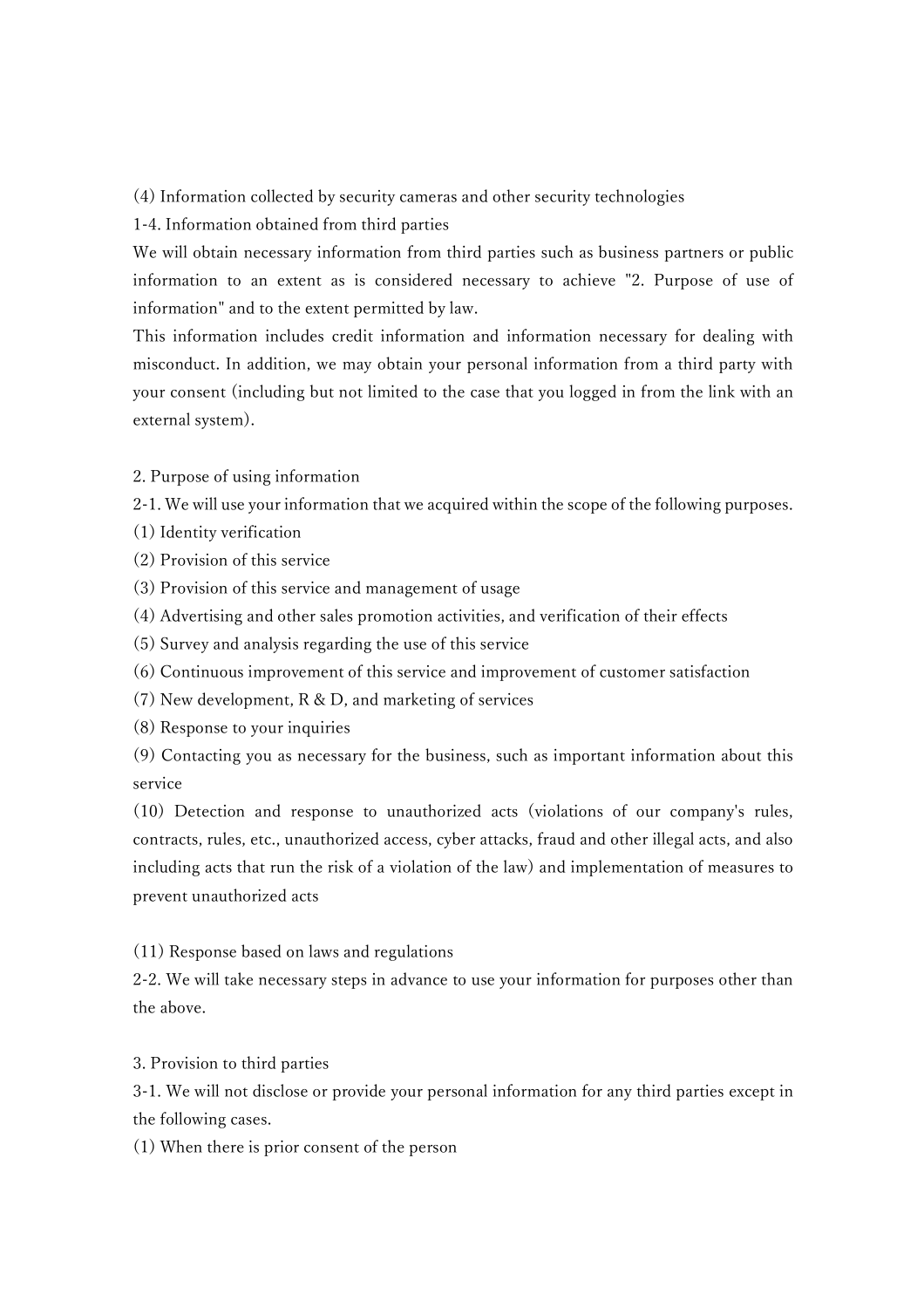(2) To outsource a portion of the handling of personal information to a third party in order to achieve the above "2. Purpose of use of information" (hereinafter, the third party is referred to as "consignee").

(3) When providing to joint users

(4) Cases based on laws and regulations

(5) When it is necessary to protect life, body or property of a person and it is difficult to obtain the consent of the person.

(6) When it is particularly necessary to improve public health or promote healthy development of children, and it is difficult to obtain the consent of the person

(7) When it is necessary to cooperate with an administrative agency or judicial institution due to special circumstances

(8)When you violate the Company's various terms, conditions, rules, etc. and so we judge we need to disclose your information judging from reasonable grounds in order to protect rights, properties, services, etc. of the Company or a third party.

(9) When disclosing in a state where an individual cannot be identified

(10) In case of business succession due to merger, company split, business transfer or other reasons

3-2. When an administrative agency or judicial institution requests us to disclose or provide your personal information in accordance with the provisions of laws and regulations (especially criminal investigations and other court proceedings.

Etc.), we will respond to the request in accordance with internal regulations and laws.

3-3. When you pay the usage fee of this service by credit card or through a third party, we may disclose your personal information to the credit card companies and other intervening parties to prevent unauthorized use of credit cards. We will only carry out the payment process when you agree with the above.

3-4. If your information is provided to a third party for any reason other than the above, we will take necessary steps in advance.

3-5. We will not sell or rent your personal information to a third party for any purpose without obtaining your consent.

## 4. Storage period

We will keep your personal information as long as necessary to achieve the above "2. Purpose of use of information", and when it is no longer necessary, we will erase it immediately without delay. In addition, we may store and use information of those who stopped using the service for a certain period of time to comply with the obligations under the law and to deal with the communications for a business reason.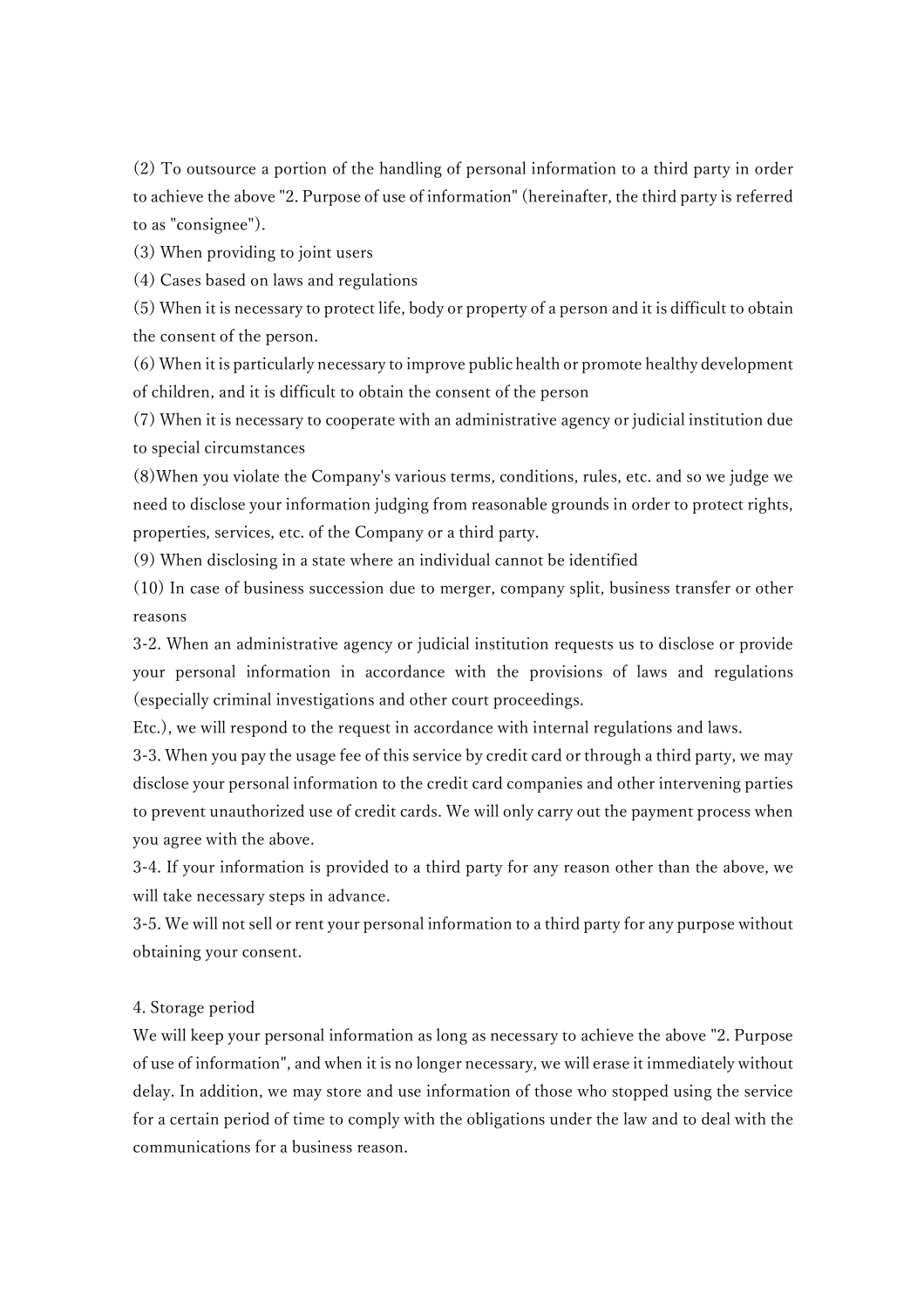#### 5. Transfer of personal information outside the area

In order to achieve "2. Purpose of use of information" above, we may transfer and handle your personal information to countries outside the EU, including Japan. In such countries outside the EU, the rights of data subjects may not be recognized. In this case, we will take necessary and appropriate measures in accordance with applicable laws to protect your personal information.

## 6. Changes to this policy

Please note that we may change this policy without notice to comply with laws and regulations or based upon our business needs. Please note that you can see the latest information on the R. STAR HOSTEL official website.

7. About the person in charge of personal information management

The following persons are responsible for managing personal information held by the Company.

[Horico HD Personal Information Manager]

### 8. Contact

(1) For inquiries about disclosure, correction, deletion of retained personal data, request for suspension of use, exercise of data portability right and other inquiries regarding the handling of personal information, please contact the address below. We will guide you through the detailed procedures.

(2) Depending on the content of your inquiry, you must submit a document to confirm your identity (including the case where you will be mailing a copy of your official ID card) and you must fill out the necessary information on a form prescribed form by our company. We will respond to your inquiries immediately in accordance with laws and our internal regulations after the confirmation of the identity

(3) Upon disclosure of the retained personal data, we will disclose it after confirming that it is a request from the individual. However, this does not apply in the following cases.

1 When there is a risk of harming the life, body, property or other rights and interests of the individual or a third party

2 When there is a possibility that it will significantly hinder the proper implementation of our business

3 In case of violating other laws